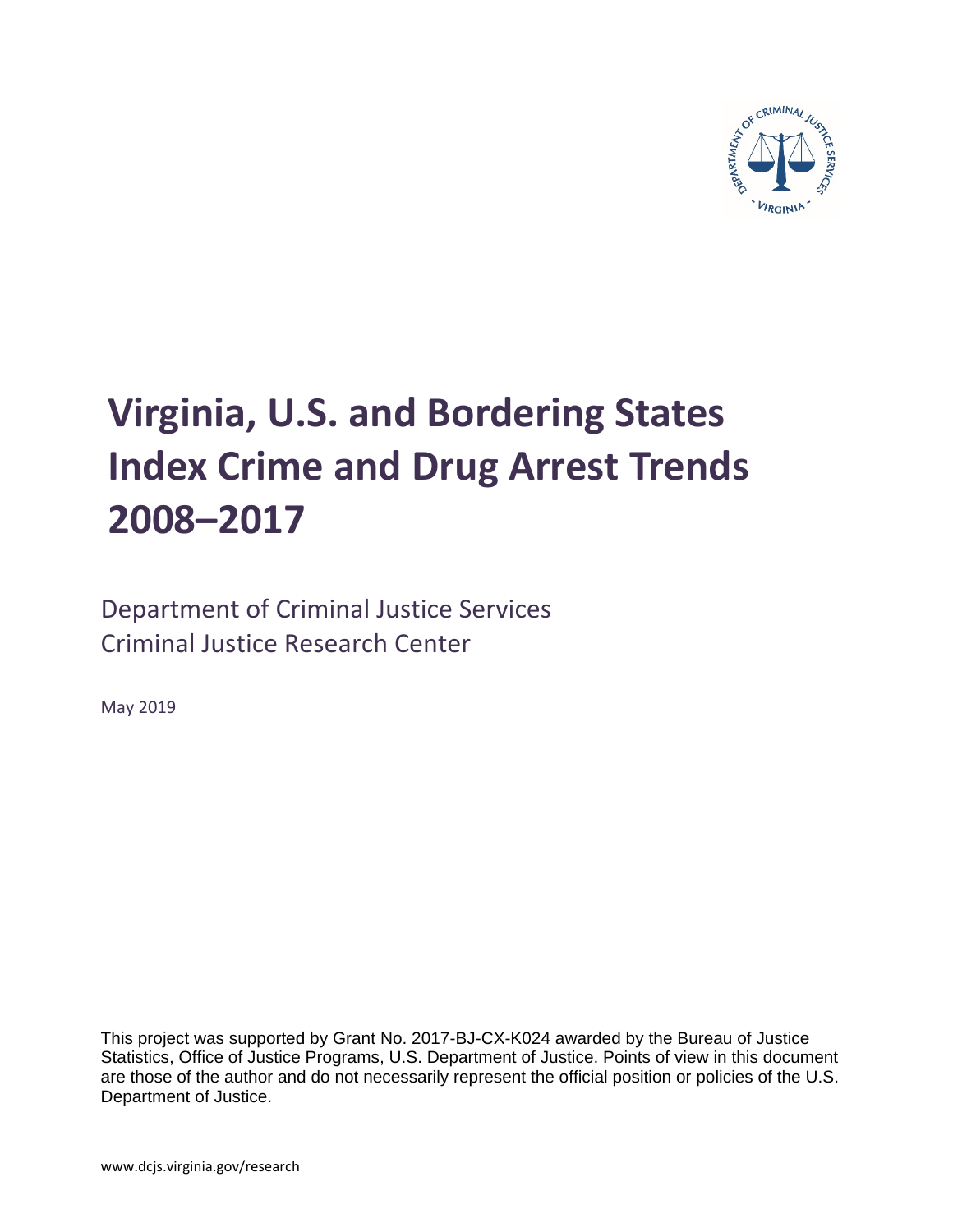Note: Richmond City submitted incomplete crime and arrest records to the Uniform Crime Reporting program for the months of June 2016 and for May 2017. Because of these partial submissions, Richmond City crime and arrest statistics were not included in Virginia totals in both of the FBI publications *Crime in the U.S. 2016* and *Crime in the U.S. 2017*.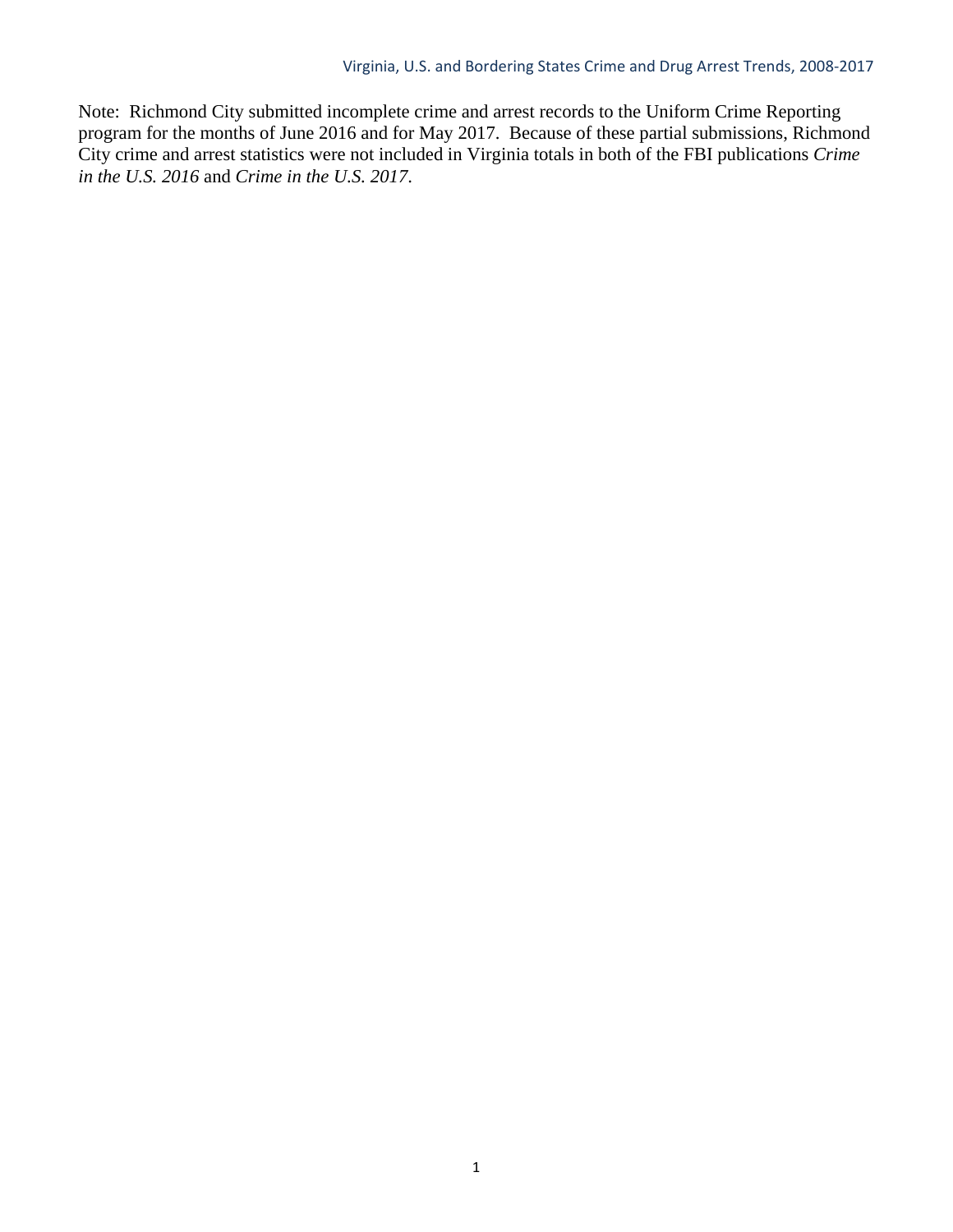## Introduction

The DCJS report *Virginia Index Crime and Drug Arrest Trends 2008-2017* described how violent and property index crimes decreased in Virginia over the last decade, how these decreases occurred across different regions and localities in Virginia over this period, and how drug arrest rates increased over the ten years. It also showed decreases in Virginia overall violent and property crime rates and increases in drug arrest rates from 2016 to 2017.

Understanding crime in Virginia also requires knowing how crime in Virginia compares to crime in the U.S. and other states in the region. *Virginia, U.S. and Bordering States Index Crime and Drug Arrest Trends 2008–2017* provides these comparisons. Virginia's ten-year and one-year crime trends and drug arrest trends are compared with trends from the U.S. and from the five states that border Virginia (Kentucky, Maryland, North Carolina, Tennessee, and West Virginia).

Crimes included in this report are the violent and property index offenses, considered the most serious crimes. These are the violent crimes of murder/non-negligent manslaughter, forcible rape, robbery, and aggravated assault, and the property crimes of burglary, larceny and motor vehicle theft. Trends are shown for all violent crimes combined and all property crimes combined, rather than for each individual type of violent and property crime.<sup>1</sup>

All of the crime and arrest rates used in this report come from *Crime in the United States* (CIUS), published annually by the U.S. Department of Justice Federal Bureau of Investigation.<sup>2</sup>

## Violent Crime

l

- $\bullet$  In 2017, Virginia's violent crime rate ranked  $47<sup>th</sup>$  out of the 50 states in the U.S. Only Maine, New Hampshire, and Vermont reported a violent crime rate lower than Virginia.
- Over the decade 2008-2017, the number of violent crimes in Virginia dropped by 11%. Virginia's violent crime rate decreased by 19%, and consistently remained below the U.S. violent crime rate.
- Since 2008, Virginia's violent crime rate has been lower than the rate for any of the five states that border Virginia.
- From 2016 to 2017, total violent crime rates decreased by less than 1% nationwide. Virginia's rate also decreased by less than 1%, from 208.4 crimes per 100,000 in 2016 to 208.2 crimes per 100,000 in 2017. Violence rates increased in all but one of the 5 states bordering Virginia.

<sup>1</sup> For more details on Virginia trends for specific types of violent and property crime, and drug arrests, see *Virginia Index Crime and Drug Arrests Trends 2008‐2017.*

<sup>2</sup> Virginia crime and arrests rates published by the FBI in CIUS may differ slightly from rates published in the DCJS *Virginia Index Crime and Drug Arrest Trends 2008‐2017* due to differences how the FBI and DCJS calculate Virginia crime and arrest statistics. For consistency, all Virginia and national data used in this report is based on the FBI's calculations. See page 13 for details.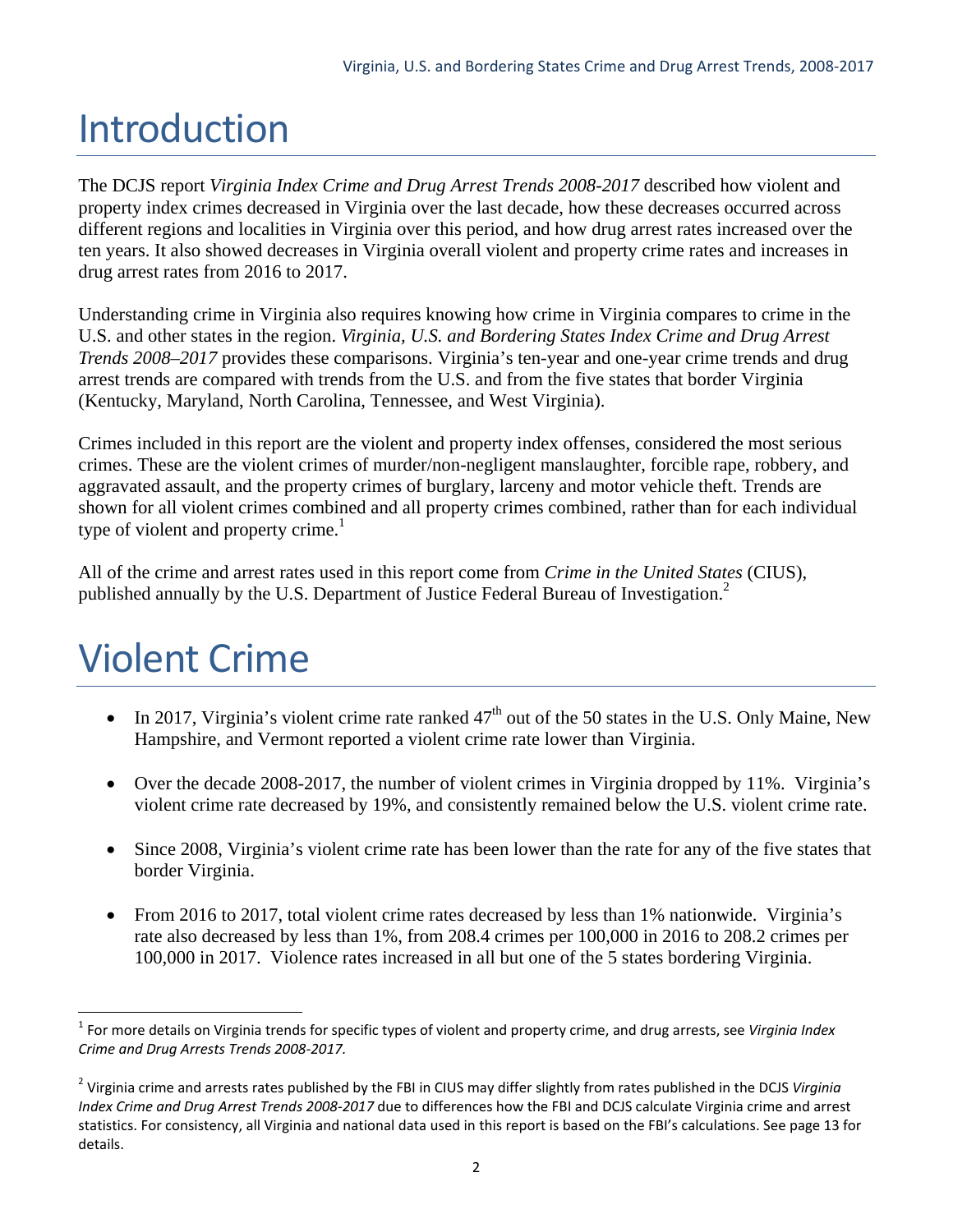## Property Crime

- Virginia's property crime rate ranked 40 out of 50 states in 2017.
- Total property index crime rates trended downward over the decade for Virginia, the U.S., and the five states bordering Virginia. Virginia's property index crime rate was lower than the U.S. and bordering states in all years except 2010.
- Virginia's property crime rate decreased by 29% over the decade.
- Property crime rates decreased by almost 4% in both Virginia and the U.S. from 2016 to 2017.

### Drug Arrests

- The drug arrest rate in Virginia ranked 31 out of 50 states in 2008. In 2017, Virginia's ranking was 19.
- From 2008 to 2017 drug arrest rates increased in Virginia, West Virginia, and Tennessee, but decreased across the U.S. and in the other three bordering states. Virginia's drug arrest rate was consistently lower than the U.S. rate in all years except 2017.
- Virginia's drug arrest rate increased by almost 14% from 2016 to 2017.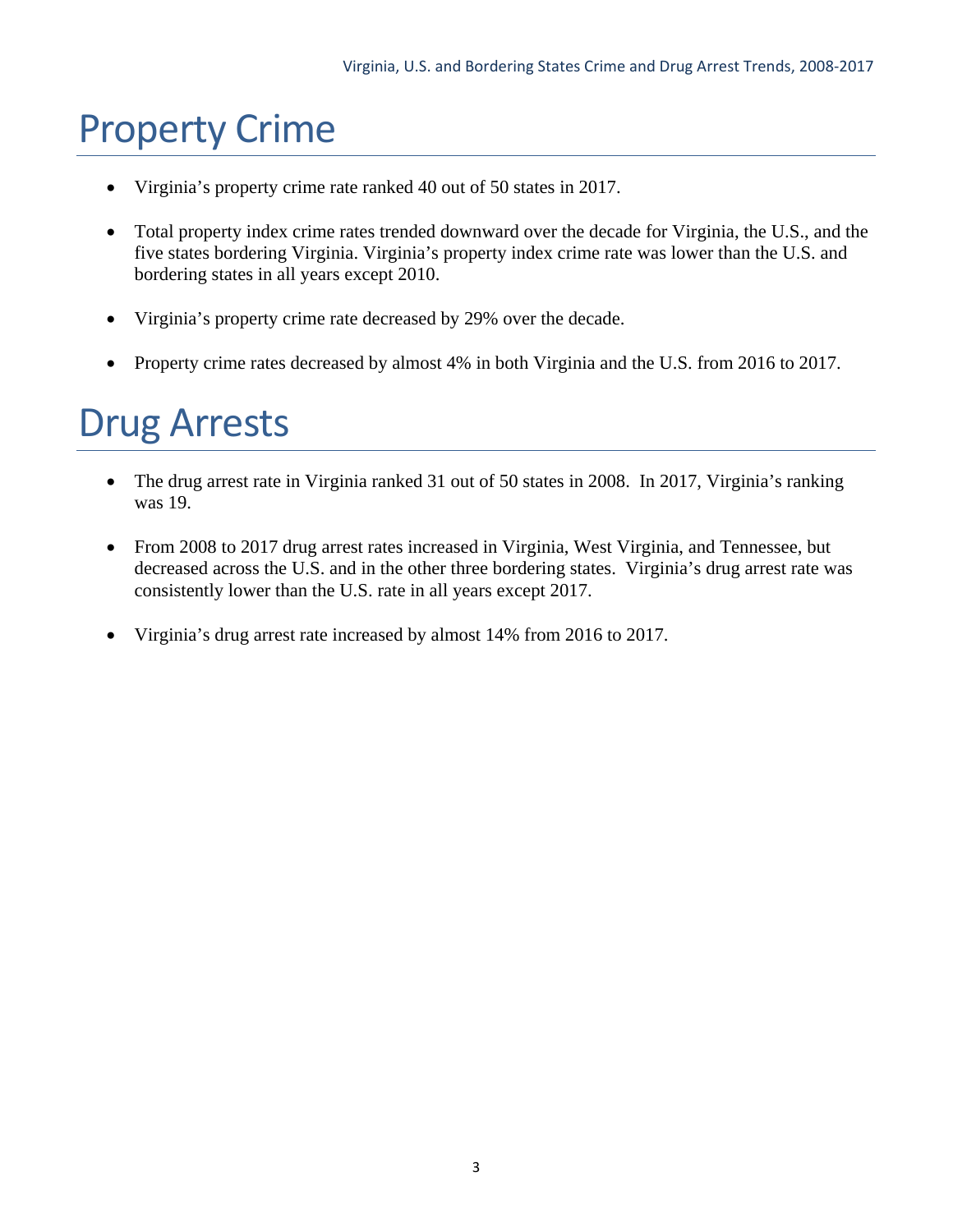#### **How did the change in Virginia's total number of violent index crimes compare with the change in total numbers for the U.S. and for the five states that border Virginia?**

Violent index crimes are murder and non‐negligent manslaughter, forcible rape (legacy definition), robbery, and aggravated assault. Murder and non‐negligent manslaughter, forcible rape, and aggravated assault are counts of victims. Robbery is counts of offenses.

| Number of violent crimes |           |           |          |          |          |          |          |  |  |  |
|--------------------------|-----------|-----------|----------|----------|----------|----------|----------|--|--|--|
|                          |           |           | North    |          |          |          | West     |  |  |  |
| Year                     | U.S.      | Tennessee | Carolina | Maryland | Virginia | Kentucky | Virginia |  |  |  |
| 2008                     | 1,382,012 | 44,897    | 43,099   | 35,393   | 19,882   | 12,646   | 4,968    |  |  |  |
| 2009                     | 1,318,398 | 42,041    | 37,929   | 33,623   | 17,879   | 11,159   | 5,396    |  |  |  |
| 2010                     | 1,246,248 | 38,921    | 34,653   | 31,620   | 17,087   | 10,528   | 5,830    |  |  |  |
| 2011                     | 1,203,564 | 38,944    | 33,774   | 28,797   | 15,923   | 10,406   | 5,861    |  |  |  |
| 2012                     | 1,214,462 | 41,550    | 34,464   | 28,055   | 15,564   | 9,752    | 5,869    |  |  |  |
| 2013                     | 1,163,146 | 37,655    | 33,152   | 27,734   | 15,524   | 8,737    | 5,371    |  |  |  |
| 2014                     | 1,165,383 | 39,178    | 32,087   | 26,186   | 15,462   | 8,783    | 5,368    |  |  |  |
| 2015                     | 1,197,704 | 39,690    | 34,107   | 26,980   | 15,552   | 9,181    | 5,979    |  |  |  |
| 2016                     | 1,248,185 | 41,374    | 37,006   | 27,910   | 17,530   | 9,841    | 6,368    |  |  |  |
| 2017                     | 1,247,321 | 43,755    | 37,364   | 30,273   | 17,632   | 10,056   | 6,368    |  |  |  |
| 10-year % change         | $-9.7%$   | $-2.5%$   | $-13.3%$ | -14.5%   | $-11.3%$ | $-20.5%$ | $+28.2%$ |  |  |  |
| 1-year % change          | $-0.1%$   | +5.8%     | $+1.0%$  | +8.5%    | $+0.6%$  | $+2.2%$  | $+0.0\%$ |  |  |  |

1‐year=2016‐2017

Source: *Crime in the U.S. 2017*

From 2008 to 2017, the number of violent crimes declined in the U.S., Virginia, and all but one of the states bordering Virginia. The number of violent crimes in Virginia declined by 11% over the ten-year period.

While the volume of violence decreased in Virginia from 2008-2017, there were slightly more violent offenses reported in 2017 than in 2016. The number of violent crimes reported in Virginia increased by less than 1% (102 offenses) from 2016 to 2017. The number of violent crimes also increased or was constant in each of the bordering states, while the overall number of violent crimes nationwide decreased by less than 1% from 2016 to 2017.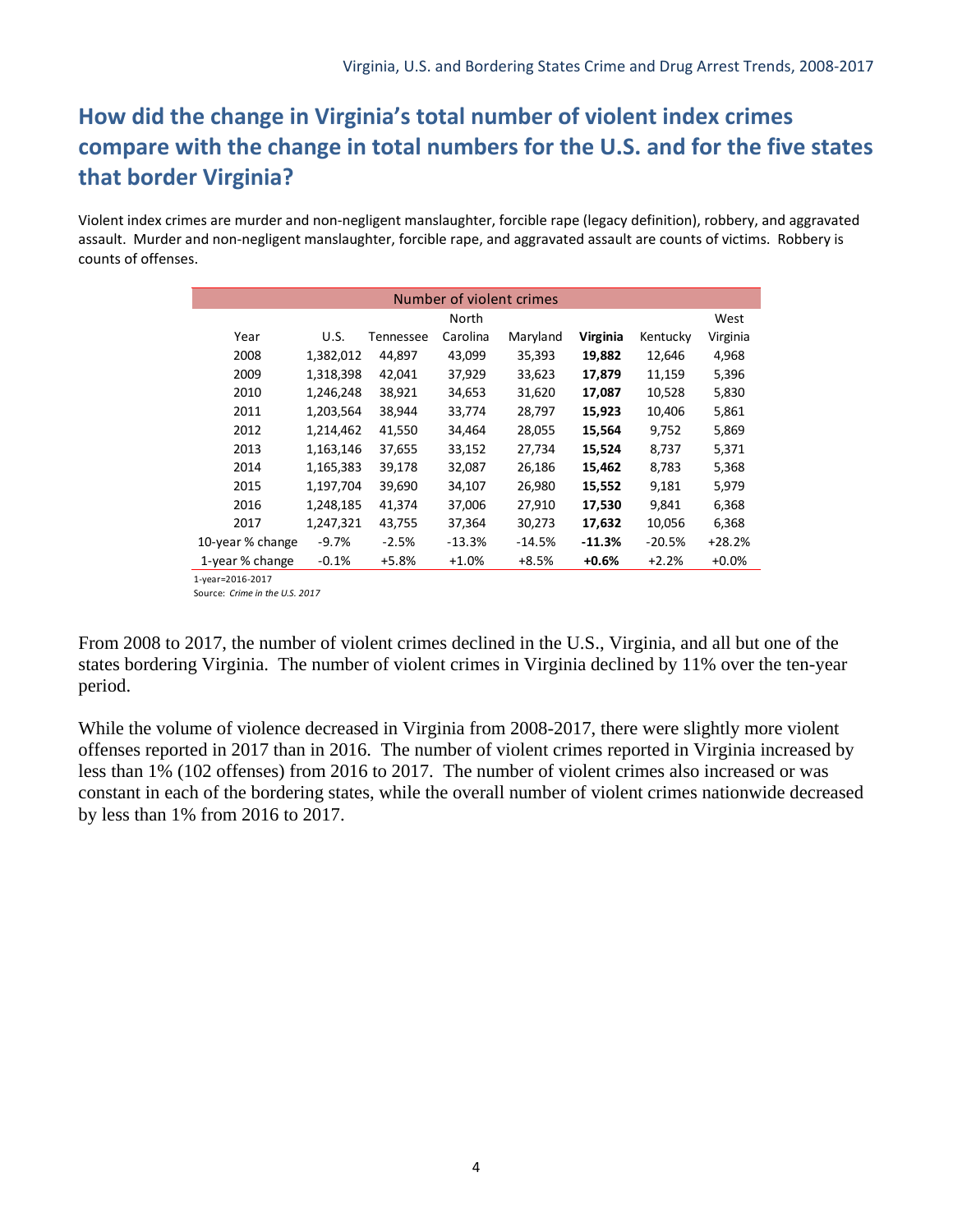### **How did Virginia's total violent index crime rate compare with rates for the U.S. and rates for the five states bordering Virginia?**

The total violent index crime rate is the total number of violent index crimes reported per 100,000 population.



Total violent index crime rates trended downward over the decade for Virginia, the U.S., and all but one of the states that border Virginia (West Virginia). Each year from 2008 to 2017, Virginia's violent index crime rate was consistently lower than the national rate and the rates of each of the five bordering states.

|                  |           | Violent crime rate per 100,000 population |          |          |          |          |          |
|------------------|-----------|-------------------------------------------|----------|----------|----------|----------|----------|
|                  |           |                                           |          | North    | West     |          |          |
| Year             | Tennessee | Maryland                                  | U.S.     | Carolina | Virginia | Kentucky | Virginia |
| 2008             | 722.4     | 628.2                                     | 454.5    | 467.3    | 273.8    | 296.2    | 255.9    |
| 2009             | 667.7     | 589.9                                     | 429.4    | 404.3    | 296.5    | 258.7    | 226.8    |
| 2010             | 613.3     | 547.7                                     | 403.6    | 363.4    | 314.6    | 242.6    | 213.6    |
| 2011             | 608.2     | 494.1                                     | 386.3    | 349.8    | 315.9    | 238.2    | 196.7    |
| 2012             | 643.6     | 476.8                                     | 386.9    | 353.4    | 316.3    | 222.6    | 190.1    |
| 2013             | 579.7     | 467.8                                     | 367.9    | 336.6    | 289.7    | 198.8    | 187.9    |
| 2014             | 598.2     | 438.2                                     | 365.5    | 322.7    | 290.1    | 199.0    | 185.7    |
| 2015             | 601.3     | 449.2                                     | 372.6    | 339.6    | 324.2    | 207.5    | 185.5    |
| 2016             | 622.1     | 463.9                                     | 386.3    | 364.7    | 347.8    | 221.8    | 208.4    |
| 2017             | 651.5     | 500.2                                     | 382.9    | 363.7    | 350.7    | 225.8    | 208.2    |
| 10-year % change | $-9.8%$   | $-20.4%$                                  | $-15.8%$ | $-22.2%$ | $+28.1%$ | $-23.8%$ | $-18.6%$ |
| 1-year % change  | $+4.7%$   | $+7.8%$                                   | $-0.9%$  | $-0.3%$  | $+0.8%$  | $+1.8%$  | $-0.1\%$ |
| 1-year=2016-2017 |           |                                           |          |          |          |          |          |

Ī

Source: *Crime in the U.S. 2017*

In 2008, Virginia's total violent index crime rate was 255.9 violent crimes per 100,000, and in 2017 the total violent index crime rate in Virginia was 208.2 violent crimes per 100,000, a decrease of almost 19%. The total violent index crime rate for the U.S. decreased by 16% over the decade.

From 2016 to 2017, total violent index crime rates decreased nationwide and in one of the states bordering Virginia. Virginia's total violent index crime rate decreased by less than 1%, from 208.4 violent crimes per 100,000 in 2016 to 208.2 violent crimes per 100,000 in 2017.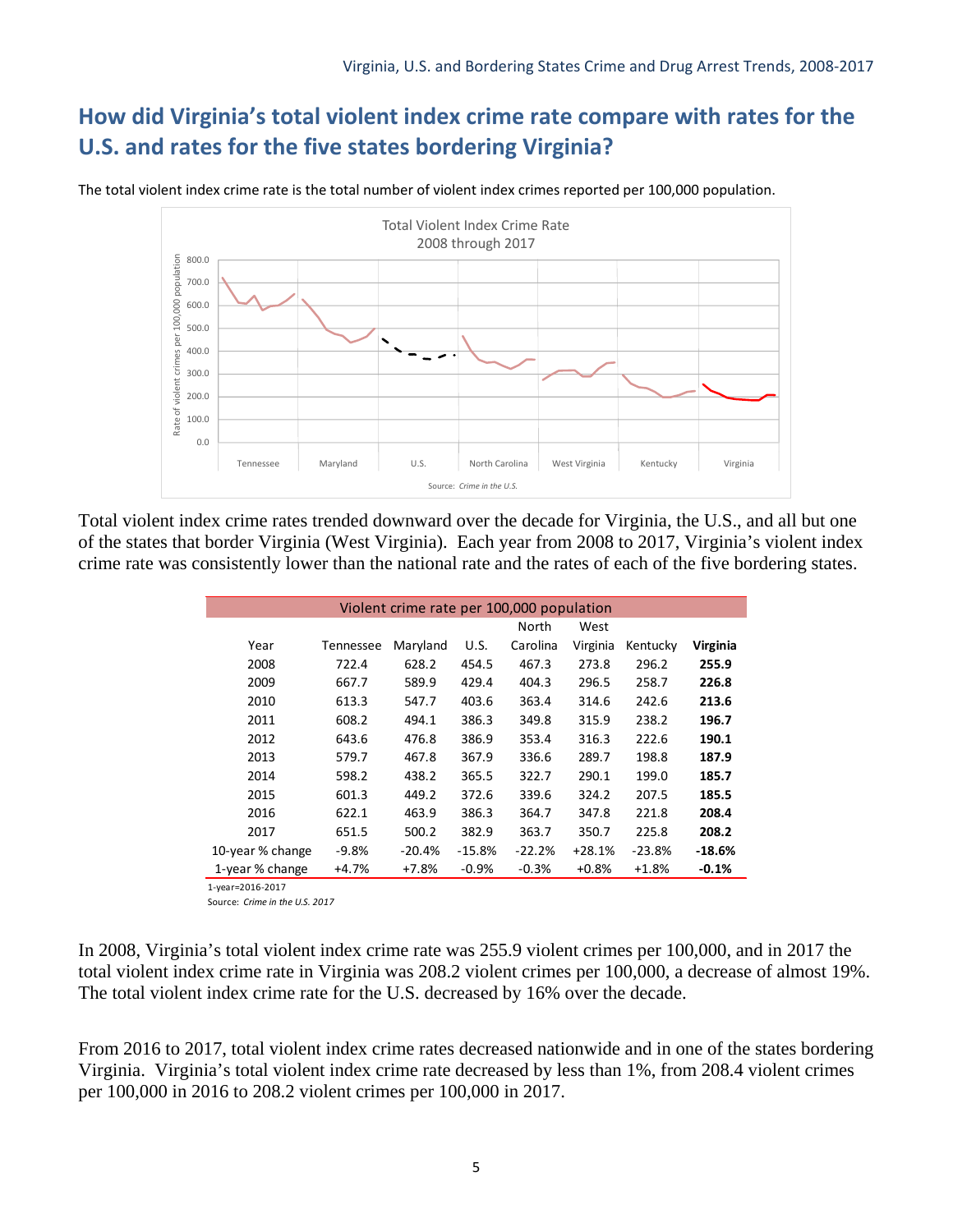#### **How did Virginia's total violent index crime rate compare with rates for all other states?**

In 2008, Virginia ranked 41 out of 50 states for violent index crime rate. In 2017, Virginia ranked 47. In 2017 only three states---Maine, New Hampshire, and Vermont---reported violent index crime rates lower than Virginia.

|                 |       | Rate per 100,000 |       |                | Rank (1=highest rate) |                |
|-----------------|-------|------------------|-------|----------------|-----------------------|----------------|
|                 | 2008  | 2016             | 2017  | 2008           | 2016                  | 2017           |
| U.S.            | 454.5 | 386.3            | 382.9 |                |                       |                |
| Alabama         | 452.8 | 521.4            | 524.2 | 19             | 7                     | 8              |
| Alaska          | 651.9 | 764.3            | 829.0 | $\overline{7}$ | $\mathbf{1}$          | $\mathbf{1}$   |
| Arizona         | 447.0 | 458.0            | 508.0 | 21             | 12                    | 9              |
| Arkansas        | 503.4 | 530.8            | 554.9 | 15             | 6                     | 6              |
| California      | 503.8 | 436.3            | 449.3 | 14             | 14                    | 15             |
| Colorado        | 343.1 | 325.7            | 368.1 | 26             | 28                    | 23             |
| Connecticut     | 297.8 | 221.5            | 228.0 | 31             | 45                    | 44             |
| Delaware        | 703.4 | 499.7            | 453.4 | $\overline{4}$ | 9                     | 13             |
| Florida         | 688.9 | 420.3            | 408.0 | 5              | 18                    | 20             |
| Georgia         | 478.9 | 388.0            | 357.2 | 17             | 21                    | 26             |
| Hawaii          | 272.6 | 297.2            | 250.6 | 37             | 30                    | 38             |
| Idaho           | 228.6 | 219.0            | 226.4 | 44             | 46                    | 45             |
| Illinois        | 525.4 | 426.4            | 438.8 | 11             | 16                    | 17             |
| Indiana         | 333.8 | 394.9            | 399.0 | 27             | 20                    | 21             |
| lowa            | 283.8 | 280.3            | 293.4 | 34             | 34                    | 34             |
| Kansas          | 410.6 | 368.7            | 413.0 | 22             | 23                    | 19             |
| Kentucky        | 296.2 | 221.8            | 225.8 | 32             | 44                    | 46             |
| Louisiana       | 656.2 | 555.7            | 557.0 | 6              | 5                     | $\overline{4}$ |
| Maine           | 117.5 | 115.4            | 121.0 | 50             | 50                    | 50             |
| Maryland        | 628.2 | 463.9            | 500.2 | 9              | 11                    | 11             |
| Massachusetts   | 449.0 | 369.1            | 358.0 | 20             | 22                    | 25             |
| Michigan        | 501.5 | 438.8            | 450.0 | 16             | 13                    | 14             |
| Minnesota       | 262.8 | 231.5            | 238.3 | 38             | 41                    | 40             |
| Mississippi     | 284.9 | 268.0            | 285.7 | 33             | 36                    | 35             |
| Missouri        | 504.4 | 508.4            | 530.3 | 13             | 8                     | 7              |
| Montana         | 258.1 | 352.6            | 377.1 | 39             | 26                    | 22             |
| Nebraska        | 303.7 | 277.6            | 305.9 | 30             | 35                    | 31             |
| Nevada          | 724.5 | 663.1            | 555.9 | $\overline{2}$ | 3                     | 5              |
| New Hampshire   | 157.2 | 185.6            | 198.7 | 48             | 48                    | 48             |
| New Jersey      | 326.5 | 240.9            | 228.8 | 29             | 38                    | 43             |
| New Mexico      | 649.9 | 682.8            | 783.5 | 8              | $\overline{2}$        | $\overline{2}$ |
| <b>New York</b> | 398.1 | 367.7            | 356.7 | 24             | 24                    | 27             |
| North Carolina  | 467.3 | 364.7            | 363.7 | 18             | 25                    | 24             |
| North Dakota    | 166.5 | 239.7            | 281.3 | 47             | 39                    | 37             |
| Ohio            | 348.2 | 287.8            | 297.5 | 25             | 33                    | 33             |
| Oklahoma        | 526.7 | 436.3            | 456.2 | 10             | 14                    | 12             |
| Oregon          | 257.2 | 253.3            | 281.8 | 40             | 37                    | 36             |
| Pennsylvania    | 410.0 | 307.0            | 313.3 | 23             | 29                    | 30             |
| Rhode Island    | 249.4 | 228.1            | 232.2 | 42             | 43                    | 42             |
| South Carolina  | 729.7 | 488.2            | 506.2 | $\mathbf{1}$   | 10                    | 10             |
| South Dakota    | 201.4 | 403.4            | 433.6 | 46             | 19                    | 18             |
| Tennessee       | 722.4 | 622.1            | 651.5 | 3              | $\overline{4}$        | 3              |
| Texas           | 507.9 | 421.8            | 438.9 | 12             | 17                    | 16             |
| Utah            | 221.8 | 229.5            | 238.9 | 45             | 42                    | 39             |
| Vermont         | 135.9 | 149.7            | 165.8 | 49             | 49                    | 49             |
| Virginia        | 255.9 | 208.4            | 208.2 | 41             | 47                    | 47             |
| Washington      | 331.2 | 291.0            | 304.5 | 28             | 32                    | 32             |
| West Virginia   | 273.8 | 347.8            | 350.7 | 36             | 27                    | 28             |
| Wisconsin       | 274.0 | 296.9            | 319.9 | 35             | 31                    | 29             |

| States violent index crime rate and relative rank, 2008, 2016 and 2017 |
|------------------------------------------------------------------------|
| Source: Crime in the U.S.                                              |

Virginia crime and arrest rates from *CIUS* may differ slightly from rates published by Virginia State Police and DCJS.

Wyoming 232.0 234.8 237.5 43 40 41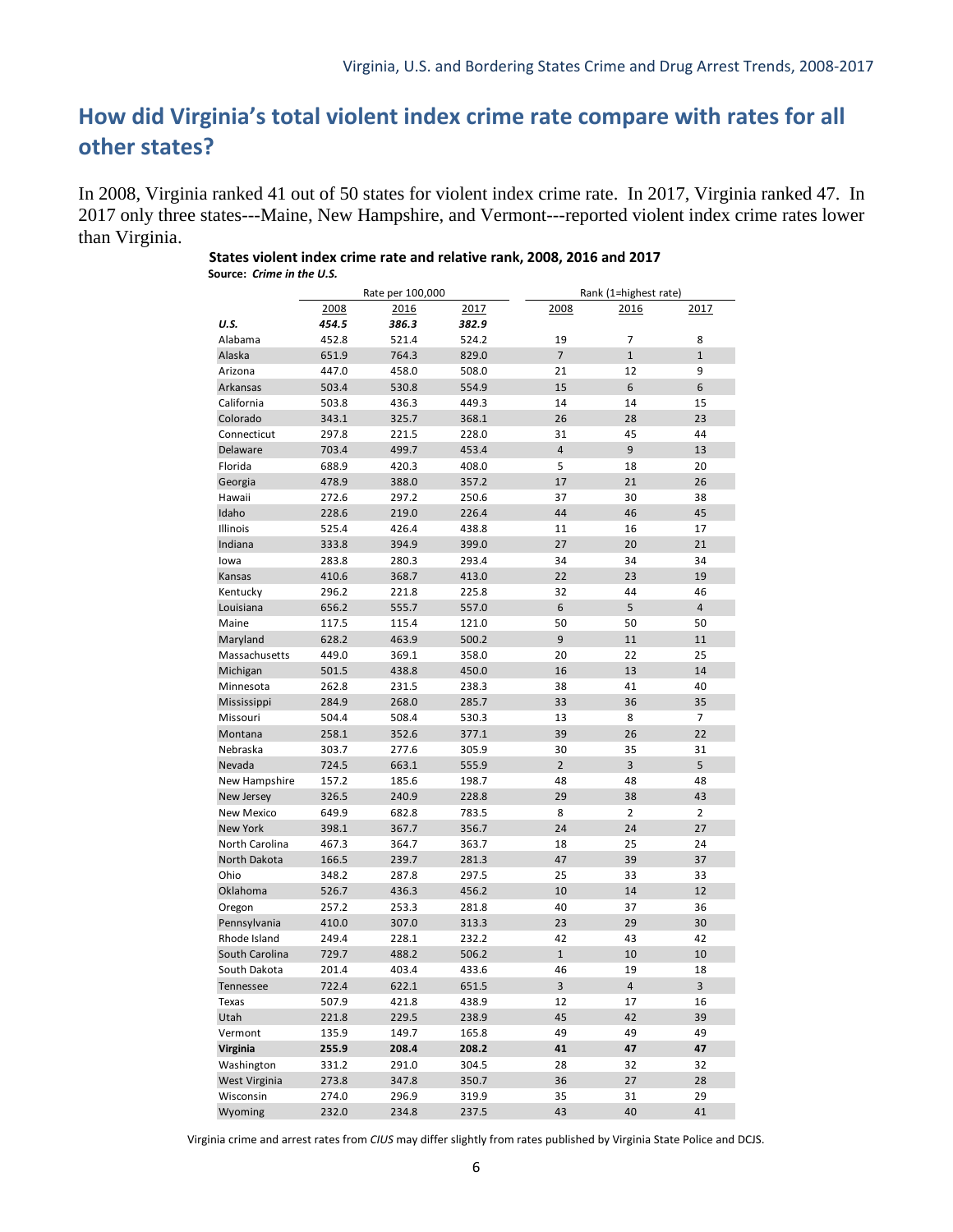**this page is blank**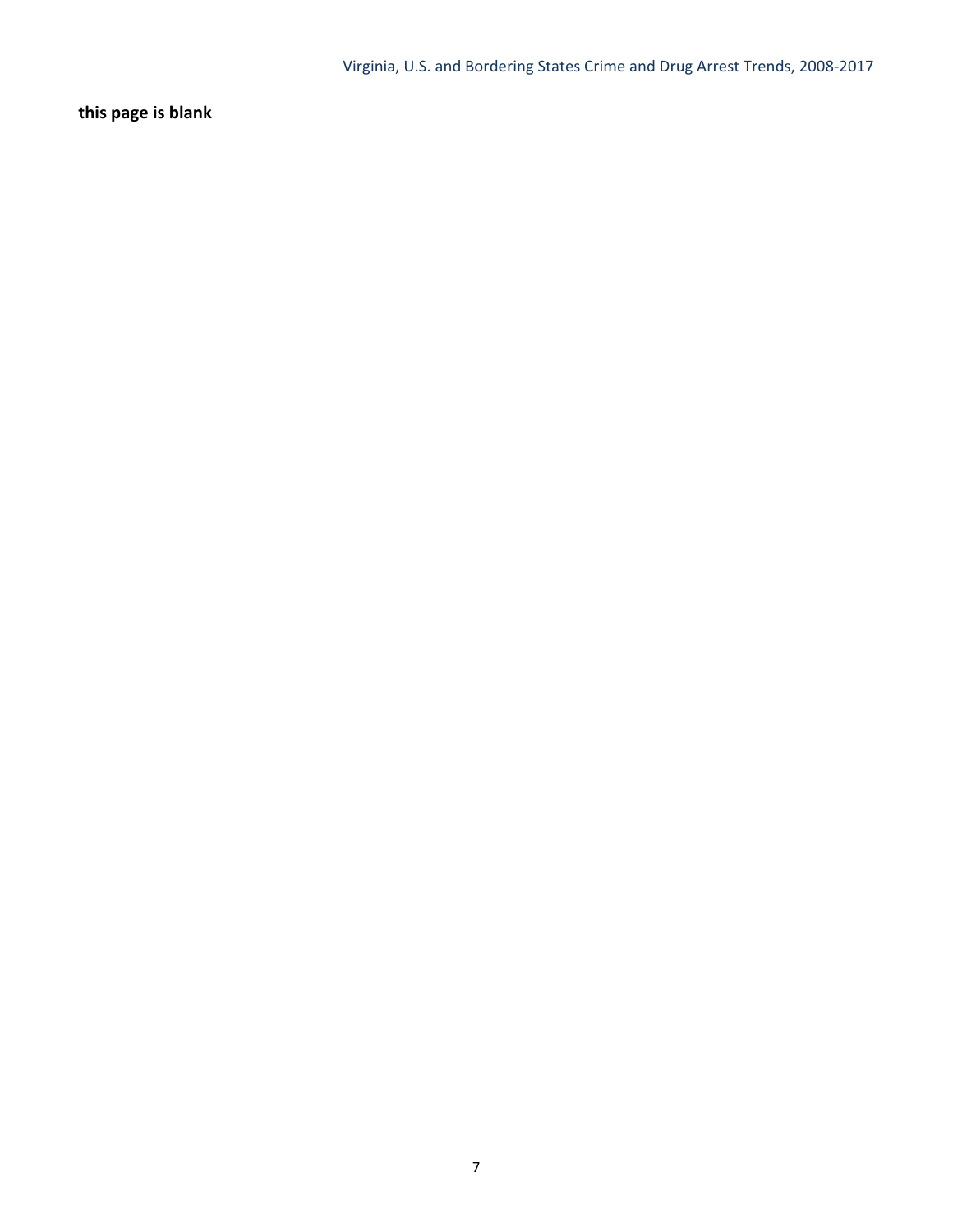### **How did the change in Virginia's total number of property index crimes compare with the change in total numbers for the U.S. and for the five states bordering Virginia?**

Property index crimes are burglary, larceny, and motor vehicle theft. The total property index crime rate is the total number of property index crimes reported per 100,000 population.

| Number of property crimes |           |          |          |          |           |          |          |  |  |  |
|---------------------------|-----------|----------|----------|----------|-----------|----------|----------|--|--|--|
|                           |           | North    |          |          |           |          |          |  |  |  |
| Year                      | U.S.      | Kentucky | Maryland | Carolina | Tennessee | Virginia | Virginia |  |  |  |
| 2008                      | 1,382,012 | 110,314  | 198,165  | 372,961  | 251,245   | 195,634  | 46,607   |  |  |  |
| 2009                      | 1,318,398 | 108,401  | 182,422  | 344,098  | 236,365   | 191,453  | 45,981   |  |  |  |
| 2010                      | 1,246,248 | 110,709  | 173,051  | 328,719  | 232,132   | 186,196  | 41,500   |  |  |  |
| 2011                      | 1,203,564 | 118,358  | 166,699  | 340,562  | 230,261   | 182,141  | 42,189   |  |  |  |
| 2012                      | 1,214,462 | 111,826  | 162,031  | 328,594  | 217,664   | 176,985  | 43,878   |  |  |  |
| 2013                      | 1,163,146 | 103,857  | 157,913  | 308,049  | 206,629   | 170,654  | 39,013   |  |  |  |
| 2014                      | 1,165,383 | 99,166   | 149,859  | 285,697  | 200,447   | 160,720  | 37,648   |  |  |  |
| 2015                      | 1,197,704 | 96,362   | 139,048  | 276,183  | 193,796   | 156,470  | 37,251   |  |  |  |
| 2016                      | 1,248,185 | 97,158   | 137,445  | 277,765  | 189,835   | 156,412  | 37,487   |  |  |  |
| 2017                      | 1,247,321 | 94,833   | 134,496  | 261,486  | 197,488   | 151,855  | 33,630   |  |  |  |
| 10-year % change          | $-9.7%$   | $-14.0%$ | $-32.1%$ | $-29.9%$ | $-21.4%$  | $-22.4%$ | $-27.8%$ |  |  |  |
| 1-year % change           | $-0.1%$   | $-2.4%$  | $-2.1%$  | -5.9%    | +4.0%     | $-2.9%$  | $-10.3%$ |  |  |  |
| 1-year=2016-2017          |           |          |          |          |           |          |          |  |  |  |

Source: *Crime in the U.S. 2017*

The number of reported property crimes declined in the U.S., Virginia and all of the states bordering Virginia from 2008 to 2017.

From 2016 to 2017, the number of reported property crimes declined by 3% in Virginia, and also declined in the U.S. and all but one of the states bordering Virginia (Tennessee).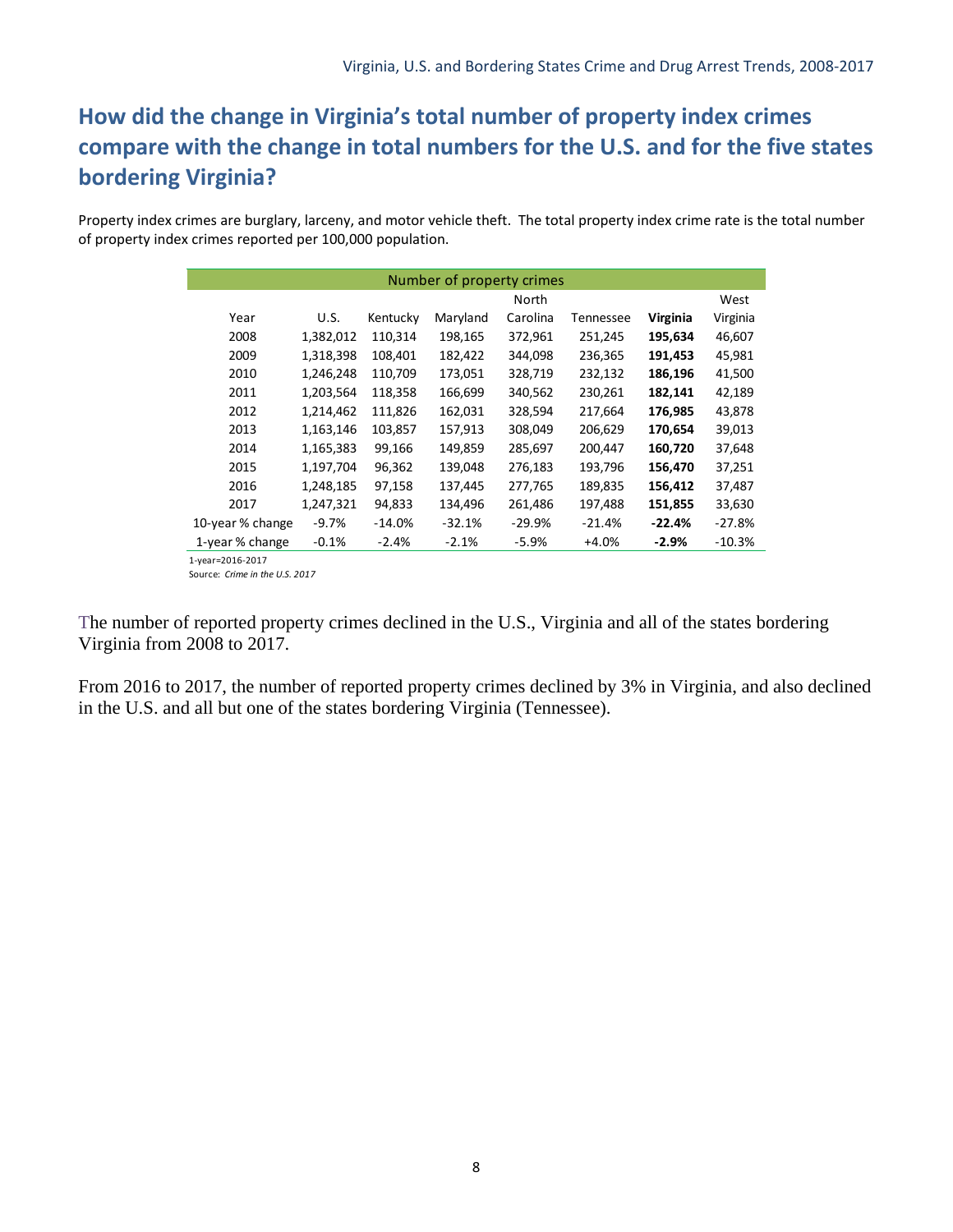#### **How did Virginia's total property index crime rate compare with rates for the U.S. and rates for the five states bordering Virginia?**



Total property index crime rates trended downward over the decade for Virginia, the U.S. and each of the five states bordering Virginia. Compared to the areas shown, Virginia had the lowest property index crime rate in 2008, 2009, and each year 2011 through 2017.

| Property crime rate per 100,000 population |           |          |          |          |          |          |          |  |  |  |
|--------------------------------------------|-----------|----------|----------|----------|----------|----------|----------|--|--|--|
|                                            |           | North    |          |          |          | West     |          |  |  |  |
| Year                                       | Tennessee | Carolina | U.S.     | Maryland | Kentucky | Virginia | Virginia |  |  |  |
| 2008                                       | 4,042.6   | 4.044.1  | 3,212.5  | 3,517.6  | 2,583.9  | 2,568.6  | 2,518.1  |  |  |  |
| 2009                                       | 3,754.1   | 3,668.1  | 3,036.1  | 3,200.7  | 2,512.7  | 2,526.7  | 2,428.8  |  |  |  |
| 2010                                       | 3,657.9   | 3,447.3  | 2,941.9  | 2,997.3  | 2,551.3  | 2,239.6  | 2,327.2  |  |  |  |
| 2011                                       | 3,595.9   | 3,526.8  | 2,908.7  | 2,860.2  | 2,708.8  | 2,273.9  | 2,249.6  |  |  |  |
| 2012                                       | 3,371.4   | 3,369.5  | 2,859.2  | 2,753.5  | 2,552.9  | 2,364.9  | 2,162.1  |  |  |  |
| 2013                                       | 3,180.9   | 3,128.0  | 2,730.7  | 2,663.5  | 2,362.9  | 2,103.9  | 2,065.9  |  |  |  |
| 2014                                       | 3,060.6   | 2,873.1  | 2,596.1  | 2,507.5  | 2,246.9  | 2,034.7  | 1,930.3  |  |  |  |
| 2015                                       | 2,936.2   | 2,750.1  | 2,487.0  | 2,315.0  | 2,177.6  | 2,020.0  | 1,866.5  |  |  |  |
| 2016                                       | 2,854.1   | 2,737.5  | 2,450.7  | 2,284.5  | 2,189.7  | 2,047.2  | 1,859.4  |  |  |  |
| 2017                                       | 2,940.6   | 2,545.3  | 2,362.2  | 2,222.3  | 2,129.1  | 1,852.0  | 1,792.9  |  |  |  |
| 10-year % change                           | $-27.3%$  | $-37.1%$ | $-26.5%$ | $-36.8%$ | $-17.6%$ | $-27.9%$ | $-28.8%$ |  |  |  |
| 1-year % change                            | $+3.0%$   | -7.0%    | $-3.6%$  | $-2.7%$  | $-2.8\%$ | -9.5%    | -3.6%    |  |  |  |
| 1-year=2016-2017                           |           |          |          |          |          |          |          |  |  |  |

Source: *Crime in the U.S. 2017*

Virginia's total property index crime rate decreased by 29% over the decade, with 2,518.1 property crimes per 100,000 population reported in 2008 and 1,792.9 reported in 2017. Like Virginia, the five bordering states and the U.S. all had decreasing property index crime rates from 2008 to 2017.

Virginia, the U.S., and four of five bordering states continued to report decreases in property index crime rates from 2016 to 2017. Property crime rates decreased by almost 4% in both Virginia and the U.S. from 2016 to 2017.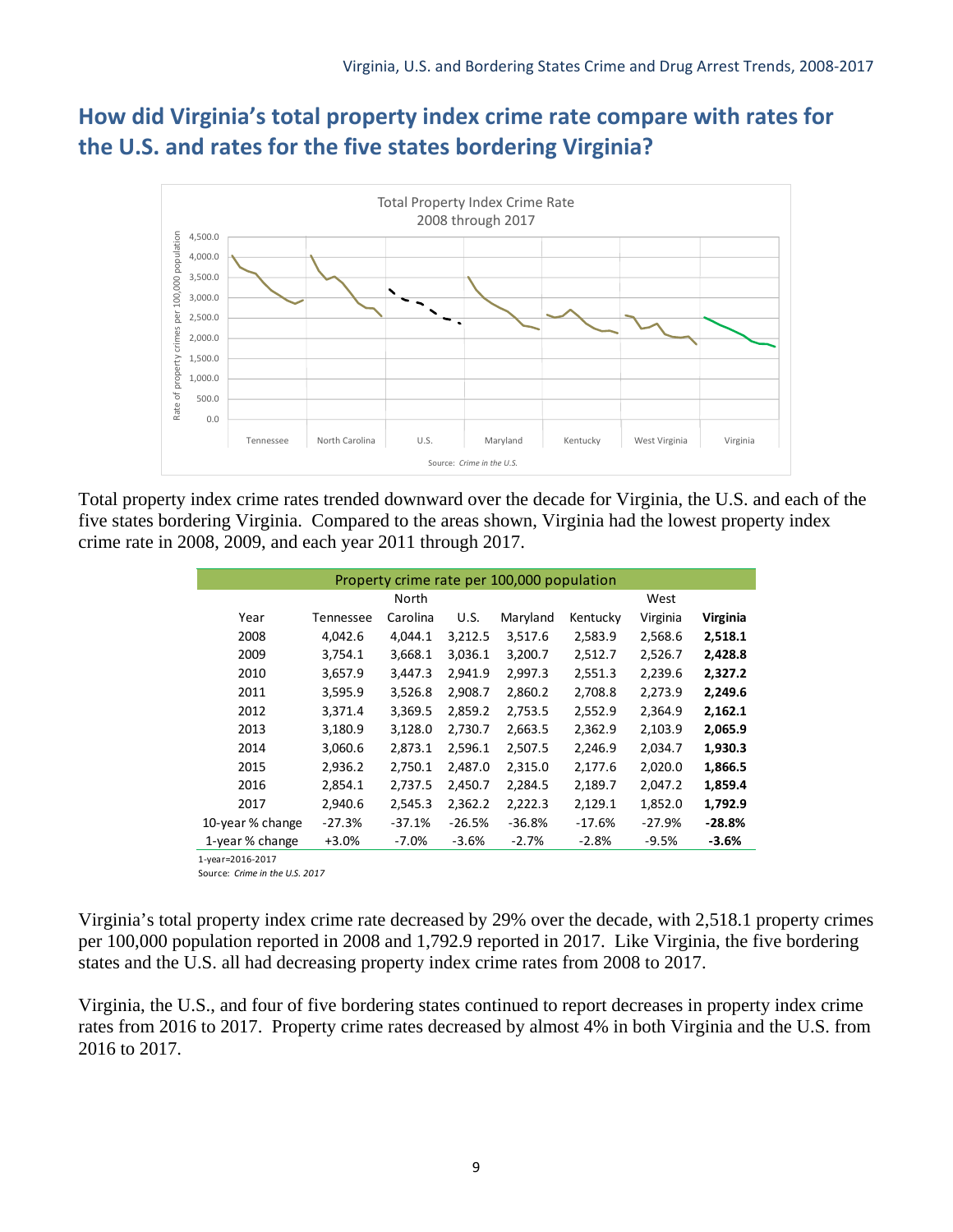#### **How did Virginia's total property index crime rate compare with rates for all other states?**

Virginia's property index crime rate ranked 39 in 2008 and ranked 40 in 2017.

|                 |         | Rate per 100,000 |         |                | Rank (1=highest rate) |                |
|-----------------|---------|------------------|---------|----------------|-----------------------|----------------|
|                 | 2008    | 2016             | 2017    | 2008           | 2016                  | 2017           |
| U.S.            | 3,212.5 | 2,450.7          | 2,362.2 |                |                       |                |
| Alabama         | 4,082.9 | 2,947.8          | 2,957.3 | 4              | 13                    | 8              |
| Alaska          | 2,932.3 | 3,353.0          | 3,542.1 | 28             | 3                     | $\overline{2}$ |
| Arizona         | 4,291.0 | 2,978.4          | 2,914.9 | $\mathbf{1}$   | 10                    | 10             |
| Arkansas        | 3,835.1 | 3,268.6          | 3,078.6 | 10             | 5                     | 6              |
| California      | 2,940.3 | 2,553.0          | 2,496.7 | 25             | 27                    | 24             |
| Colorado        | 2,849.0 | 2,740.7          | 2,701.6 | 31             | 19                    | 18             |
| Connecticut     | 2,458.7 | 1,808.0          | 1,769.9 | 40             | 42                    | 41             |
| Delaware        | 3,585.3 | 2,766.0          | 2,440.6 | 14             | 17                    | 25             |
| Florida         | 4,140.8 | 2,686.8          | 2,512.4 | 3              | 22                    | 23             |
| Georgia         | 4,015.5 | 3,004.5          | 2,860.2 | $\overline{7}$ | $\overline{7}$        | 12             |
| Hawaii          | 3,571.2 | 2,992.7          | 2,829.5 | 15             | 8                     | 14             |
| Idaho           | 2,101.2 | 1,744.2          | 1,635.4 | 46             | 43                    | 44             |
| Illinois        | 2,932.6 | 2,049.0          | 2,011.4 | 27             | 34                    | 34             |
| Indiana         | 3,335.8 | 2,589.4          | 2,416.9 | 22             | 24                    | 27             |
| lowa            | 2,420.9 | 2,086.0          | 2,125.3 | 42             | 33                    | 33             |
| Kansas          | 3,377.2 | 2,695.5          | 2,800.9 | 20             | 21                    | 15             |
| Kentucky        | 2,583.9 | 2,189.7          | 2,129.1 | 36             | 31                    | 32             |
| Louisiana       | 3,823.1 | 3,297.7          | 3,366.8 | 11             | $\overline{4}$        | 3              |
| Maine           | 2,452.4 | 1,645.7          | 1,507.1 | 41             | 46                    | 47             |
| Maryland        | 3,517.6 | 2,284.5          | 2,222.3 | 16             | 29                    | 29             |
| Massachusetts   | 2,400.1 | 1,561.1          | 1,437.0 | 44             | 47                    | 48             |
| Michigan        | 2,934.8 | 1,909.9          | 1,800.0 | 26             | 39                    | 39             |
| Minnesota       | 2,850.6 | 2,133.3          | 2,191.5 | 30             | 32                    | 31             |
| Mississippi     | 2,940.4 | 2,768.1          | 2,733.9 | 24             | 16                    | 17             |
| Missouri        | 3,663.7 | 2,799.1          | 2,833.9 | 13             | 15                    | 13             |
| Montana         | 2,603.0 | 2,683.5          | 2,591.6 | 35             | 23                    | 20             |
| Nebraska        | 2,878.6 | 2,263.3          | 2,274.0 | 29             | 30                    | 28             |
| Nevada          | 3,447.5 | 2,586.6          | 2,612.4 | 17             | 25                    | 19             |
| New Hampshire   | 2,091.9 | 1,512.9          | 1,381.8 | 47             | 50                    | 50             |
| New Jersey      | 2,293.4 | 1,544.6          | 1,555.5 | 45             | 49                    | 45             |
| New Mexico      | 3,909.2 | 3,937.1          | 3,941.7 | 9              | $\mathbf{1}$          | $\mathbf{1}$   |
| <b>New York</b> | 1,993.5 | 1,545.6          | 1,514.2 | 48             | 48                    | 46             |
| North Carolina  | 4,044.1 | 2,737.5          | 2,545.3 | 5              | 20                    | 22             |
| North Dakota    | 1,894.4 | 2,295.9          | 2,197.8 | 49             | 28                    | 30             |
| Ohio            | 3,411.7 | 2,577.5          | 2,419.1 | 19             | 26                    | 26             |
| Oklahoma        | 3,442.4 | 2,982.9          | 2,876.4 | 18             | 9                     | 11             |
| Oregon          | 3,282.2 | 2,964.4          | 2,986.5 | 23             | 11                    | $\overline{7}$ |
| Pennsylvania    | 2,410.2 | 1,742.7          | 1,649.4 | 43             | 44                    | 43             |
| Rhode Island    | 2,840.6 | 1,898.7          | 1,751.6 | 32             | 40                    | 42             |
| South Carolina  | 4,234.2 | 3,243.8          | 3,195.9 | $\overline{2}$ | 6                     | $\overline{4}$ |
| South Dakota    | 1.645.6 | 1,980.6          | 1,876.2 | 50             | 36                    | 35             |
| Tennessee       | 4,042.6 | 2,854.1          | 2,940.6 | 6              | 14                    | 9              |
| Texas           | 3,985.6 | 2,759.8          | 2,562.6 | 8              | 18                    | 21             |
| Utah            | 3,357.4 | 2,951.5          | 2,780.2 | 21             | 12                    | 16             |
| Vermont         | 2,538.5 | 1,697.4          | 1,436.7 | 38             | 45                    | 49             |
| Virginia        | 2,518.1 | 1,859.4          | 1,792.9 | 39             | 41                    | 40             |
| Washington      | 3,758.4 | 3,494.1          | 3,173.6 | 12             | $\overline{2}$        | 5              |
| West Virginia   | 2,568.6 | 2,047.2          | 1,852.0 | 37             | 35                    | 36             |
| Wisconsin       | 2,756.4 | 1,933.3          | 1,808.3 | 33             | 38                    | 38             |

#### **States property index crime rate and relative rank, 2008, 2016 and 2017 Source:** *Crime in the U.S.*

Virginia crime and arrest rates from *CIUS* may differ slightly from rates published by Virginia State Police and DCJS.

Wyoming 2,717.3 1,957.3 1,830.4 34 37 37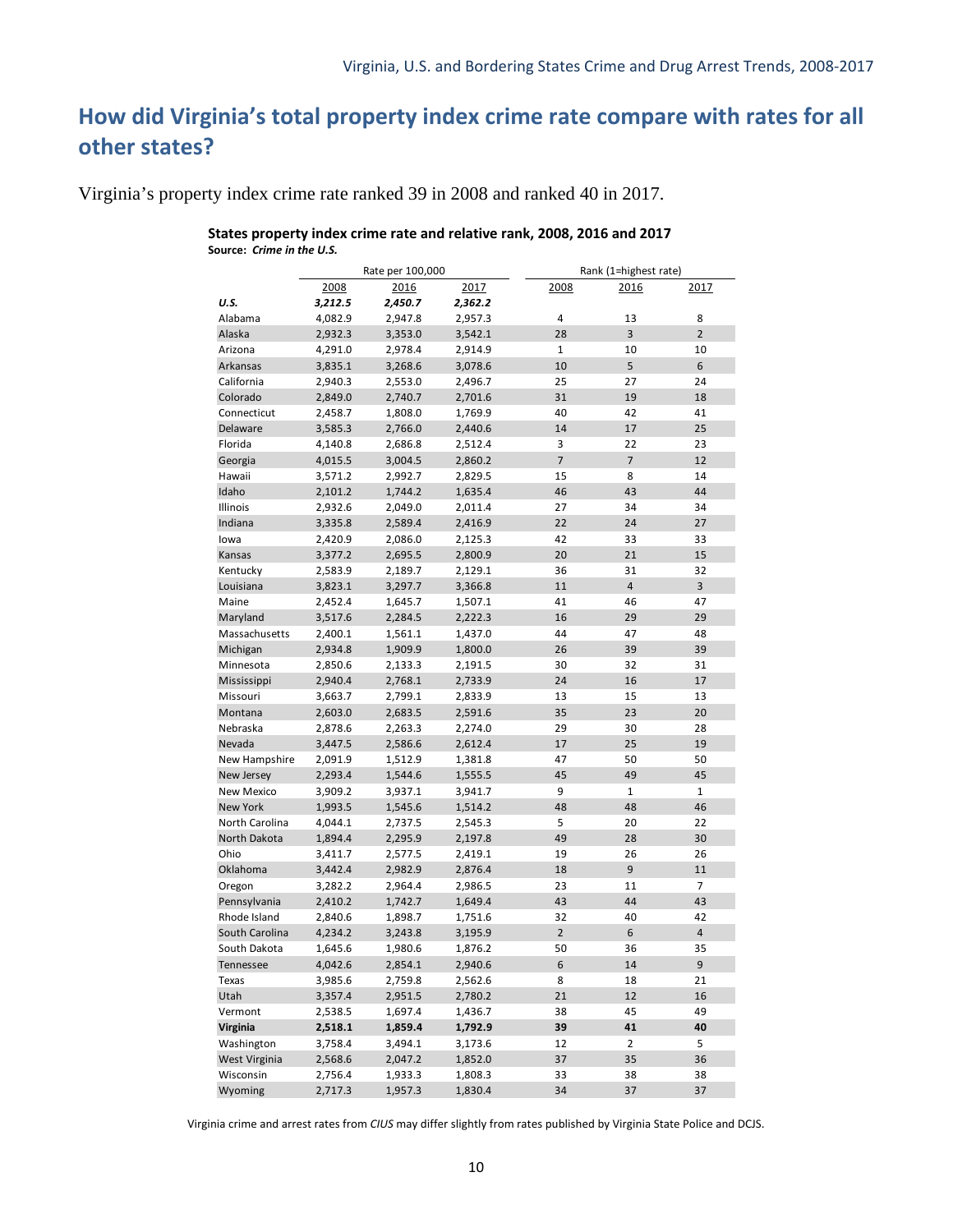**this page is blank**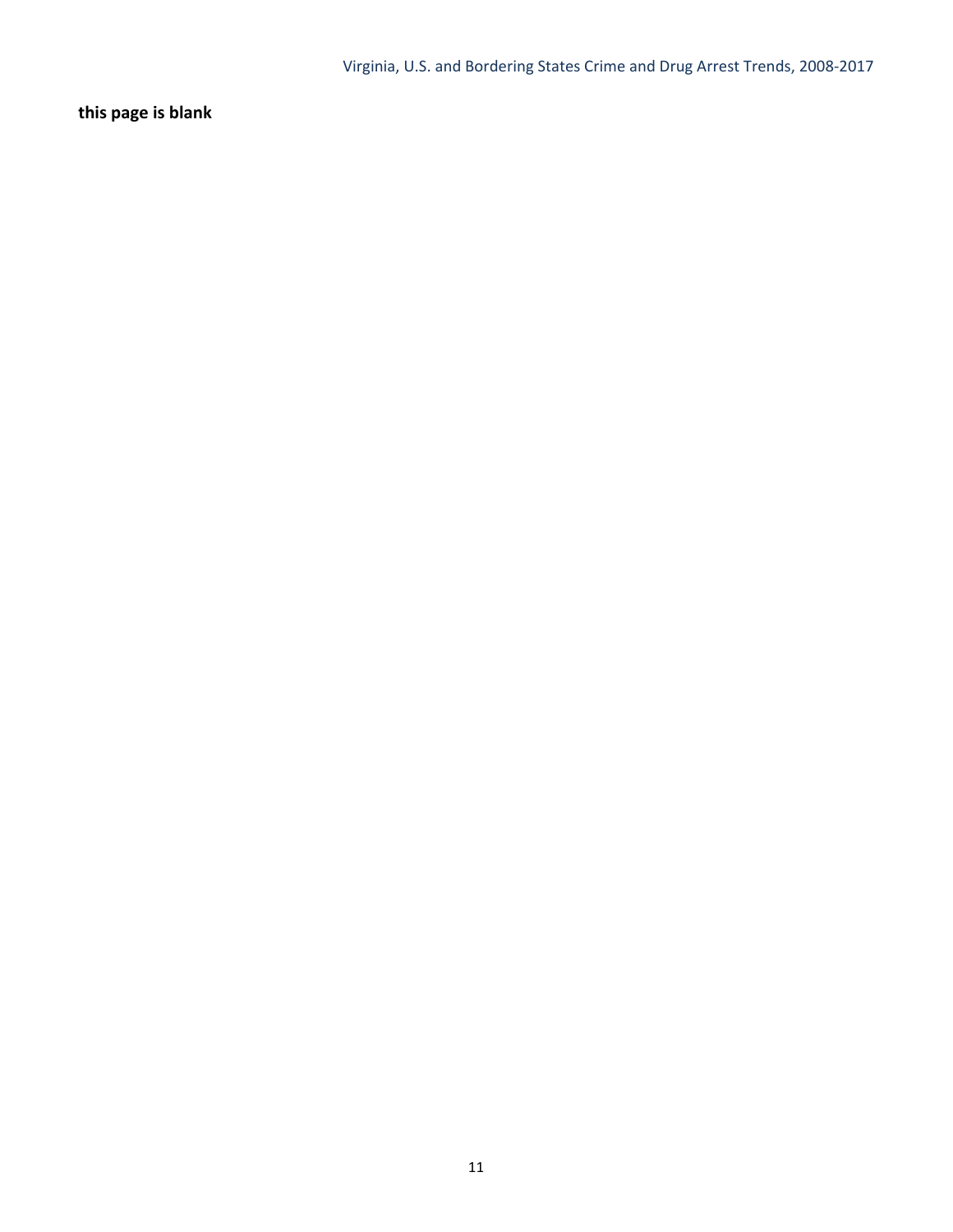#### **How did the change in Virginia's total number of drug arrests compare with the change in numbers for the U.S. and for the five states bordering Virginia?**

Drug offenses are defined as the unlawful cultivation, manufacture, distribution, sale, purchase, use, possession, transportation, or importation of any controlled drug or narcotic substance (drug arrest rates reported here exclude arrests for drug equipment violations). The drug arrest rate is the number of arrests for drug offenses per 100,000 arrest-age population (ages 10 and older). Drug arrest statistics can reflect law enforcement anti‐drug activities and are not an accurate indicator of drug prevalence.

| Number of drug arrests |           |           |          |          |          |          |          |  |  |  |  |
|------------------------|-----------|-----------|----------|----------|----------|----------|----------|--|--|--|--|
|                        |           |           |          |          |          | North    | West     |  |  |  |  |
| Year                   | U.S.      | Tennessee | Virginia | Maryland | Kentucky | Carolina | Virginia |  |  |  |  |
| 2008                   | 1,304,098 | 34,686    | 32,513   | 57,288   | 7,952    | 36,571   | 4,249    |  |  |  |  |
| 2009                   | 1,305,191 | 35,812    | 29,780   | 51,629   | 18,553   | 33,062   | 6,167    |  |  |  |  |
| 2010                   | 1,273,963 | 37,512    | 33,666   | 44,888   | 18,277   | 33,170   | 6,235    |  |  |  |  |
| 2011                   | 1,175,083 | 40,911    | 35,416   | 41,022   | 21,383   | 42,225   | 6,798    |  |  |  |  |
| 2012                   | 1,200,538 | 43,448    | 38,038   | 39,733   | 21,141   | 38,240   | 6,647    |  |  |  |  |
| 2013                   | 1,209,661 | 46,923    | 39,536   | 34,006   | 21,830   | 35,470   | 6,651    |  |  |  |  |
| 2014                   | 1,223,505 | 41,493    | 36,988   | 37,780   | 21,644   | 34,695   | 5,994    |  |  |  |  |
| 2015                   | 1,144,021 | 38,486    | 33,558   | 26,154   | 22,106   | 21,487   | 6,187    |  |  |  |  |
| 2016                   | 1,250,650 | 44,185    | 39,132   | 30,692   | 23,308   | 18,247   | 6,267    |  |  |  |  |
| 2017                   | 1,275,812 | 47,826    | 42,060   | 28,992   | 26,397   | 25,902   | 7,277    |  |  |  |  |
| 10-year % change       | $-2.2%$   | +37.9%    | +29.4%   | -49.4%   | +232.0%  | $-29.2%$ | $+71.3%$ |  |  |  |  |
| 1-year % change        | $+2.0%$   | $+8.2%$   | +7.5%    | -5.5%    | +13.3%   | +42.0%   | $+16.1%$ |  |  |  |  |
| 1-year=2016-2017       |           |           |          |          |          |          |          |  |  |  |  |

Source: *Crime in the U.S. 2017*

From 2008 to 2017, the number of drug arrests dropped in the U.S., Maryland and North Carolina while the number of drug arrests in Virginia increased by 29%.

From 2016 to 2017, the number of drug arrests increased in the U.S., Virginia and all but one of the states that border Virginia.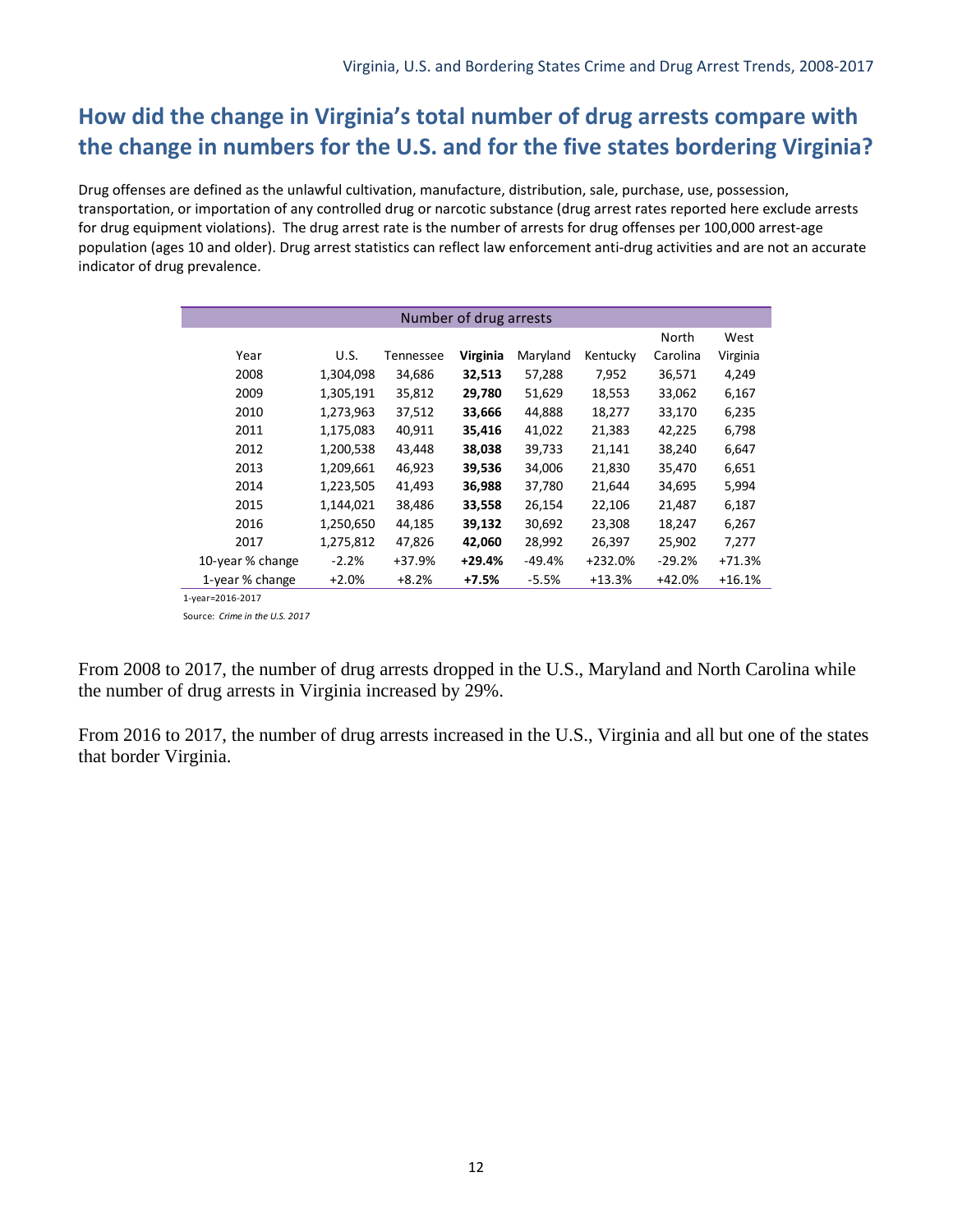#### **How did Virginia's total drug arrest rate compare with rates for the U.S. and rates for the five states bordering Virginia?**



Drug arrest rates from 2008 to 2017 decreased for all areas shown except Virginia, Tennessee, and West Virginia.

|                  |           |          | Drug arrests per 100,000 population |          |          |           |          |
|------------------|-----------|----------|-------------------------------------|----------|----------|-----------|----------|
|                  |           | West     |                                     |          |          |           | North    |
| Year             | Tennessee | Virginia | Kentucky                            | Virginia | Maryland | U.S.      | Carolina |
| 2008             | 701.0     | 383.0    | 1,203.4                             | 431.0    | 1,027.7  | 564.8     | 553.0    |
| 2009             | 732.4     | 666.5    | 808.2                               | 398.1    | 909.9    | 544.2     | 476.9    |
| 2010             | 760.5     | 418.9    | 600.7                               | 428.1    | 934.3    | 530.6     | 420.6    |
| 2011             | 672.2     | 453.6    | 521.1                               | 442.5    | 852.8    | 505.9     | 455.0    |
| 2012             | 741.0     | 489.6    | 504.3                               | 465.1    | 742.4    | 494.2     | 435.5    |
| 2013             | 731.6     | 418.9    | 505.8                               | 479.2    | 872.1    | 492.2     | 404.9    |
| 2014             | 647.3     | 434.4    | 496.2                               | 450.0    | 816.8    | 489.0     | 385.7    |
| 2015             | 607.0     | 577.1    | 411.7                               | 423.4    | 575.4    | 463.3     | 308.9    |
| 2016             | 684.6     | 500.8    | 526.8                               | 473.4    | 590.5    | 486.4     | 291.0    |
| 2017             | 735.2     | 632.6    | 609.6                               | 540.5    | 528.2    | 503.0     | 401.1    |
| 10-year % change | +4.9%     | +65.2%   | -49.3%                              | $+25.4%$ | -48.6%   | $-10.9\%$ | $-27.5%$ |
| 1-year % change  | +7.4%     | +26.3%   | $+15.7%$                            | $+14.2%$ | -10.6%   | $+3.4%$   | +37.8%   |
| 1-year=2016-2017 |           |          |                                     |          |          |           |          |

Source: *Crime in the U.S. 2017*

The total drug arrest rate across Virginia rate increased by 25% from 2008 to 2017. The Virginia rate in 2008 was 431.0 drug arrests per 100,000 arrest-age population and in 2017 the drug arrest rate was 540.5. Drug arrest rates over the decade decreased nationwide by 11%.

Drug arrest rates increased for all but one of the areas shown from 2016 to 2017. The drug arrest rate in Virginia increased by 14% from 2016 to 2017, from a rate of 473.4 drug arrests per 100,000 arrest-age population in 2016 to a rate of 540.5 in 2017. The drug arrest rate increased by 3% nationwide over the one-year period.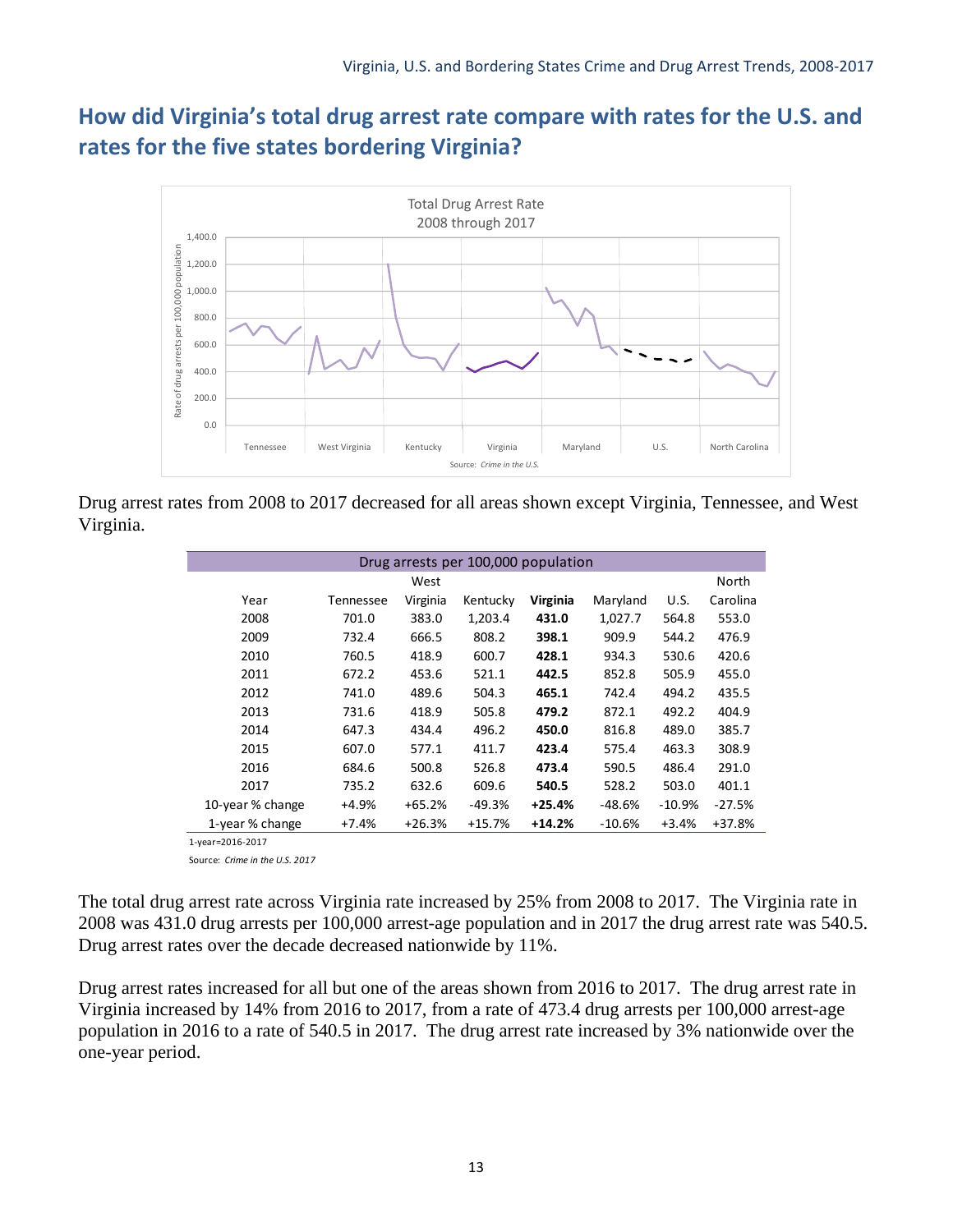### **How did Virginia's total drug arrest rate compare with rates for the U.S. and rates for the five states bordering Virginia?**

In 2008, Virginia ranked 31 out of 50 states for drug arrest rate. In 2017, Virginia ranked 19 out of 50 states.

|                | Rate per 100,000 |         |         | Rank (1=highest rate) |                |                |  |
|----------------|------------------|---------|---------|-----------------------|----------------|----------------|--|
|                | 2008             | 2016    | 2017    | 2008                  | 2016           | 2017           |  |
| U.S.           | 564.8            | 486.4   | 503.0   |                       |                |                |  |
| Alabama        | 437.0            | 268.2   | 301.4   | 30                    | 42             | 40             |  |
| Alaska         | 257.5            | 136.2   | 136.4   | 47                    | 50             | 50             |  |
| Arizona        | 533.8            | 474.2   | 519.1   | 20                    | 25             | 25             |  |
| Arkansas       | 479.0            | 564.8   | 634.5   | 24                    | 16             | 12             |  |
| California     | 735.2            | 561.4   | 538.3   | 6                     | 17             | 21             |  |
| Colorado       | 409.5            | 295.3   | 327.0   | 34                    | 39             | 39             |  |
| Connecticut    | 499.9            | 265.1   | 259.3   | 21                    | 43             | 43             |  |
| Delaware       | 675.2            | 451.1   | 417.4   | 9                     | 30             | 30             |  |
| Florida        | 874.1            | 557.0   | 593.6   | 5                     | 18             | 16             |  |
| Georgia        | 578.7            | 485.8   | 494.9   | 15                    | 24             | 28             |  |
| Hawaii         | 176.6            | 180.2   | 190.8   | n/a                   | 45             | 45             |  |
| Idaho          | 384.2            | 606.2   | 549.6   | 36                    | 13             | 18             |  |
| Illinois       | 1,527.2          | 451.1   | 382.6   | $\mathbf{1}$          | 30             | 33             |  |
| Indiana        | 486.7            | 419.0   | 617.8   | 23                    | 33             | 14             |  |
| lowa           | 307.2            | 339.8   | 359.0   | 45                    | 38             | 35             |  |
| Kansas         | 361.5            | 434.1   | 504.8   | 40                    | 32             | 26             |  |
| Kentucky       | 1,203.4          | 526.8   | 609.6   | $\overline{2}$        | 20             | 15             |  |
| Louisiana      | 726.5            | 658.0   | 687.7   | $\overline{7}$        | 9              | 10             |  |
| Maine          | 439.7            | 408.7   | 255.2   | 29                    | 34             | 44             |  |
| Maryland       | 1,027.7          | 590.5   | 528.2   | 3                     | 14             | 23             |  |
| Massachusetts  | 340.6            | 151.8   | 150.1   | 43                    | 49             | 49             |  |
| Michigan       | 366.7            | 399.9   | 338.0   | 39                    | 35             | 37             |  |
| Minnesota      | 358.6            | 294.0   | 358.4   | 42                    | 40             | 36             |  |
| Mississippi    | 897.6            | 752.7   | 740.9   | $\overline{4}$        | 3              | 5              |  |
| Missouri       | 649.3            | 722.4   | 710.6   | 10                    | 4              | 8              |  |
| Montana        | 173.7            | 254.5   | 276.8   | 50                    | 44             | 42             |  |
| Nebraska       | 638.4            | 689.8   | 361.1   | 11                    | 6              | 34             |  |
| Nevada         | 584.8            | 468.4   | 332.9   | 14                    | 27             | 38             |  |
| New Hampshire  | 316.3            | 654.5   | 592.3   | 44                    | 10             | 17             |  |
| New Jersey     | 631.3            | 703.9   | 727.4   | 12                    | 5              | $\overline{7}$ |  |
| New Mexico     | 422.8            | 462.0   | 288.6   | 32                    | 28             | 41             |  |
| New York       | 574.0            | 615.6   | 690.6   | 16                    | 12             | 9              |  |
| North Carolina | 553.0            | 291.0   | 401.1   | 19                    | 41             | 31             |  |
| North Dakota   | 304.7            | 676.2   | 752.9   | 46                    | 8              | $\overline{4}$ |  |
| Ohio           | 445.4            | 361.0   | 395.4   | 28                    | 37             | 32             |  |
| Oklahoma       | 564.8            | 590.4   | 528.4   | 17                    | 15             | 22             |  |
| Oregon         | 458.2            | 367.9   | 418.7   | 26                    | 36             | 29             |  |
| Pennsylvania   | 467.8            | 453.7   | 504.3   | 25                    | 29             | 27             |  |
| Rhode Island   | 360.8            | 166.5   | 190.0   | 41                    | 48             | 46             |  |
| South Carolina | 414.3            | 626.1   | 823.1   | 33                    | 11             | 3              |  |
| South Dakota   | 380.0            | 1,002.0 | 1,219.5 | 38                    | 1              | $\mathbf{1}$   |  |
| Tennessee      | 701.0            | 684.6   | 735.2   | 8                     | $\overline{7}$ | 6              |  |
| Texas          | 585.6            | 518.0   | 526.5   | 13                    | 21             | 24             |  |
| Utah           | 388.8            | 539.4   | 663.5   | 35                    | 19             | 11             |  |
| Vermont        | 223.0            | 170.2   | 189.4   | 48                    | 46             | 47             |  |
| Virginia       | 431.0            | 473.4   | 540.5   | 31                    | 26             | 19             |  |
| Washington     | 492.3            | 169.9   | 180.1   | 22                    | 47             | 48             |  |
| West Virginia  | 383.0            | 500.8   | 632.6   | 37                    | 22             | 13             |  |
| Wisconsin      | 452.6            | 496.6   | 539.9   | 27                    | 23             | 20             |  |
| Wyoming        | 562.3            | 815.3   | 847.8   | 18                    | $\overline{2}$ | $\overline{2}$ |  |

| States drug arrest rate and relative rank, 2008, 2016 and 2017 |  |
|----------------------------------------------------------------|--|
| Source: Crime in the U.S.                                      |  |

Virginia crime and arrest rates from *CIUS* may differ slightly from rates published by Virginia State Police and DCJS.